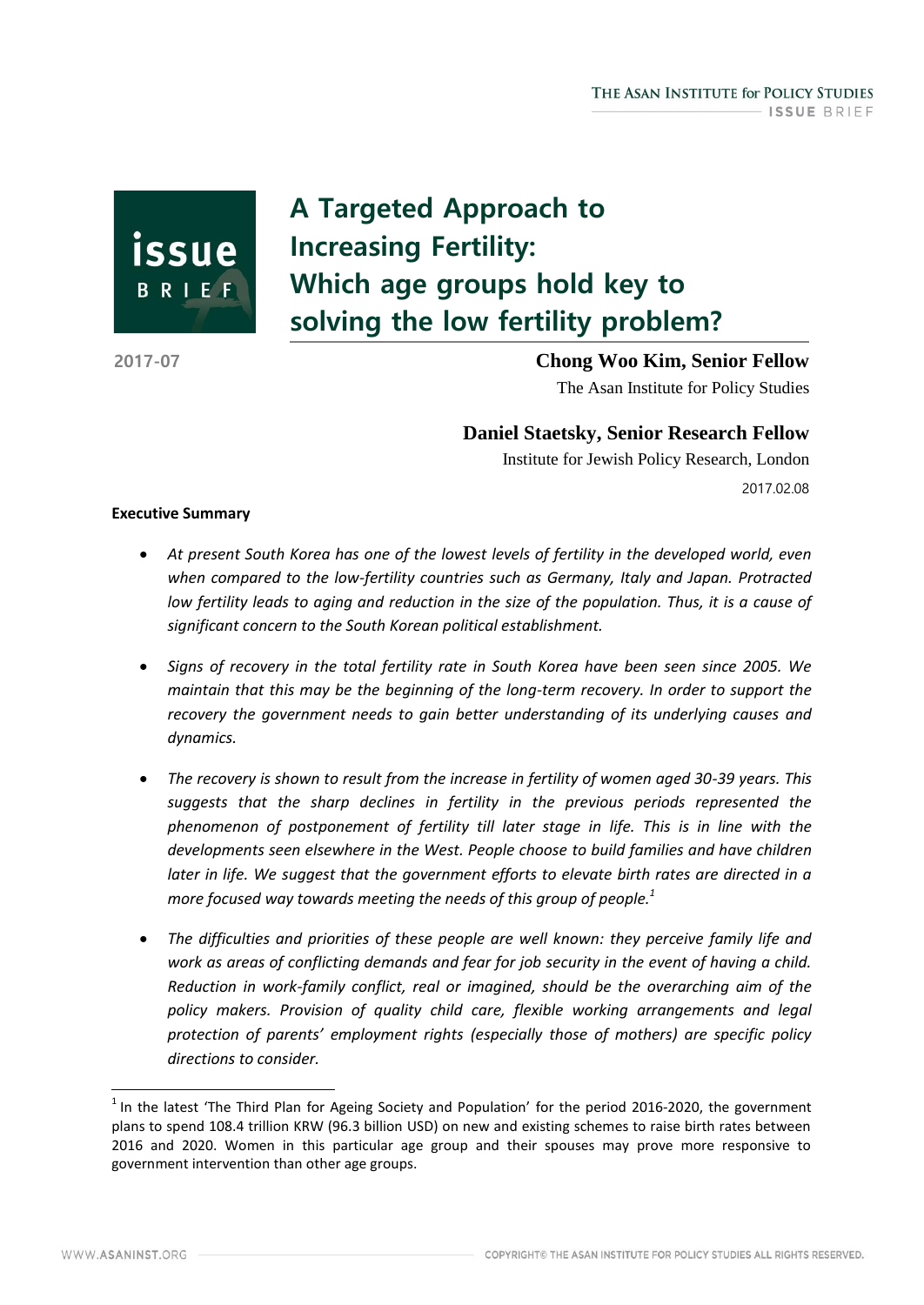*South Korean fertility is expected to increase in future years. By 2024 South Korean fertility can be expected to resemble the levels seen today in Canada, Finland and the Netherlands (TFR around 1.7 children per woman). These are not high levels of fertility, to be sure, but they are also not at the currently experienced 'lowest low' levels.*

#### **What happened to South Korean fertility?**

In the decade spanning the early 1990s and the 2000s, South Korea's fertility crashed reaching, in terms of TFR (Total Fertility Rate), the level of 1.08 children per woman in 2005. That is roughly half of 2.1 needed for population replacement. Perhaps more disturbingly, this is lower than in any other developed country with the lowest levels of fertility, with a single exception of Taiwan (see Fig. 1).





Sources: Korean Statistical Information Service<sup>2</sup>, all comparators: Human Fertility Database.<sup>3</sup>

The interrelated problems of low birth rates, ageing society and population size in South Korea were first recognized in 2003 under the Roh Moo-Hyun government (2003-2008). To tackle this problem, the Presidential Committee on Ageing Society and Population Policy was set up in 2004. The fact that it was the 'Presidential Committee' shows the importance attached to solving this problem, and the first government action plan under the title 'The First Plan for Ageing Society and Population'<sup>4</sup> for the period 2006-2010 appeared in 2006. However, when the next Lee Myung-Bak government (2008-2013) took office, this Committee was put under the control of the Ministry of Health and Welfare rather than directly under Office of President. 'The Second Plan for Ageing Society and

<sup>2</sup> www.kosis.kr/

<sup>3</sup> http://www.humanfertility.org

<sup>4</sup> http://www.mohw.go.kr/ It is only available in Korean version.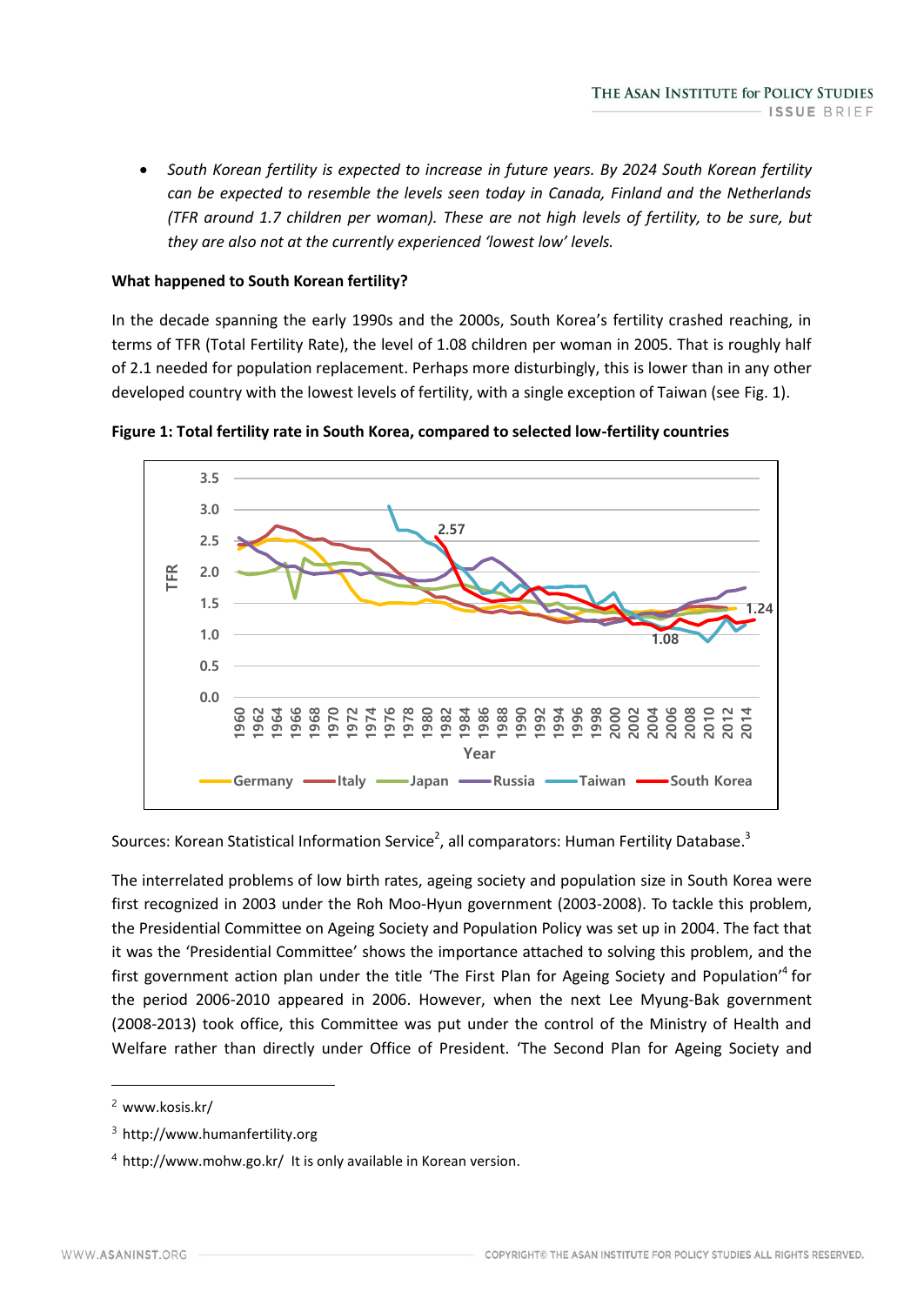Population' for the period 2011-2015 appeared in 2011. The government spent 19.7 trillion KRW (17.8 billion USD) and 60.5 trillion KRW (63.4 billion USD) successively over the two five year periods specifically to raise declining birth rates.

The government first action plan contained, for example, financial support for childcare and education, the provision for more schools with after-school education program, infrastructure investment that can deliver quality childcare and better employment terms and conditions for couples taking a maternity and parental leave to spend more time with their newborn baby. During the second plan, these employment terms and conditions were further improved (e.g., being paid 40% of their normal income with the limit set at one million KRW), flexible working practices including shorter working hours were encouraged to balance work and family life. A greater portion of medical expenses for having a baby was met as well as covering the costs of fertility treatment. Financial support for childcare was extended to everyone up to the age of 5 and was no longer means tested. Also, newly married couples would have found easier to get a home loan.

During the 10 year period from 2006 to 2015, the average TFR was 1.21 since hitting the lowest level of 1.07 in 2005. There were two separate peaks, one in 2007, the year of the golden pig when TFR reached 1.25 and the other in 2012, the year of the black dragon, when it reached 1.3. For example, TFR increased by 11% in 2007. Many would-be parents might have held the belief that giving a birth to a baby at these times would bring good luck according to Chinese astrology. The fact that the two peaks coincided with these years leads us to believe that this factor could have made significant contributions to forming the peaks. Table 1 shows increases in TFR and the number of children born in the millennial year, the year of the golden pig and the year of the black dragon compared to the year before (see Fig. 5).

| Table 1: Increases in TFR and the number of children born in years 2000 (the millennial year), 2007 |
|-----------------------------------------------------------------------------------------------------|
| (the year of the golden pig) and 2012 (the year of the black dragon)                                |

|                         | 1999    | 2000    | 2006    | 2007    | 2011    | 2012    |
|-------------------------|---------|---------|---------|---------|---------|---------|
| <b>TFR</b>              | 1.41    | 467.ء   | 1.123   | 1.25    | 4.244   | 1.297   |
| Number of children born | 614,233 | 634,501 | 448.153 | 493,189 | 471.265 | 484,550 |

Sources: Statistics Korea

Following the peaks, TFR slipped back to the level of 1.19 due to the financial and economic crisis (2008) and the economic slowdown (2013). TFR climbed to 1.24 in 2015 but this is still below 1.3 defined to be the threshold level at which a country is experiencing 'lowest low fertility.' Ever since the year 2000, the year of the millennium baby with TFR at 1.47, South Korea has been trapped in the prolonged period of 'lowest low fertility' despite government action.

On the whole, it looks as though popular beliefs could have had a more visible effect on raising TFR than the government policies. One way to increase the effectiveness of the policies is to target them better - for example, towards the groups most susceptible to these policies. What are these groups in the case of South Korea? In order to identify these groups, we maintain, one needs to understand, in purely demographic terms, how and why South Korean fertility reached such a low level.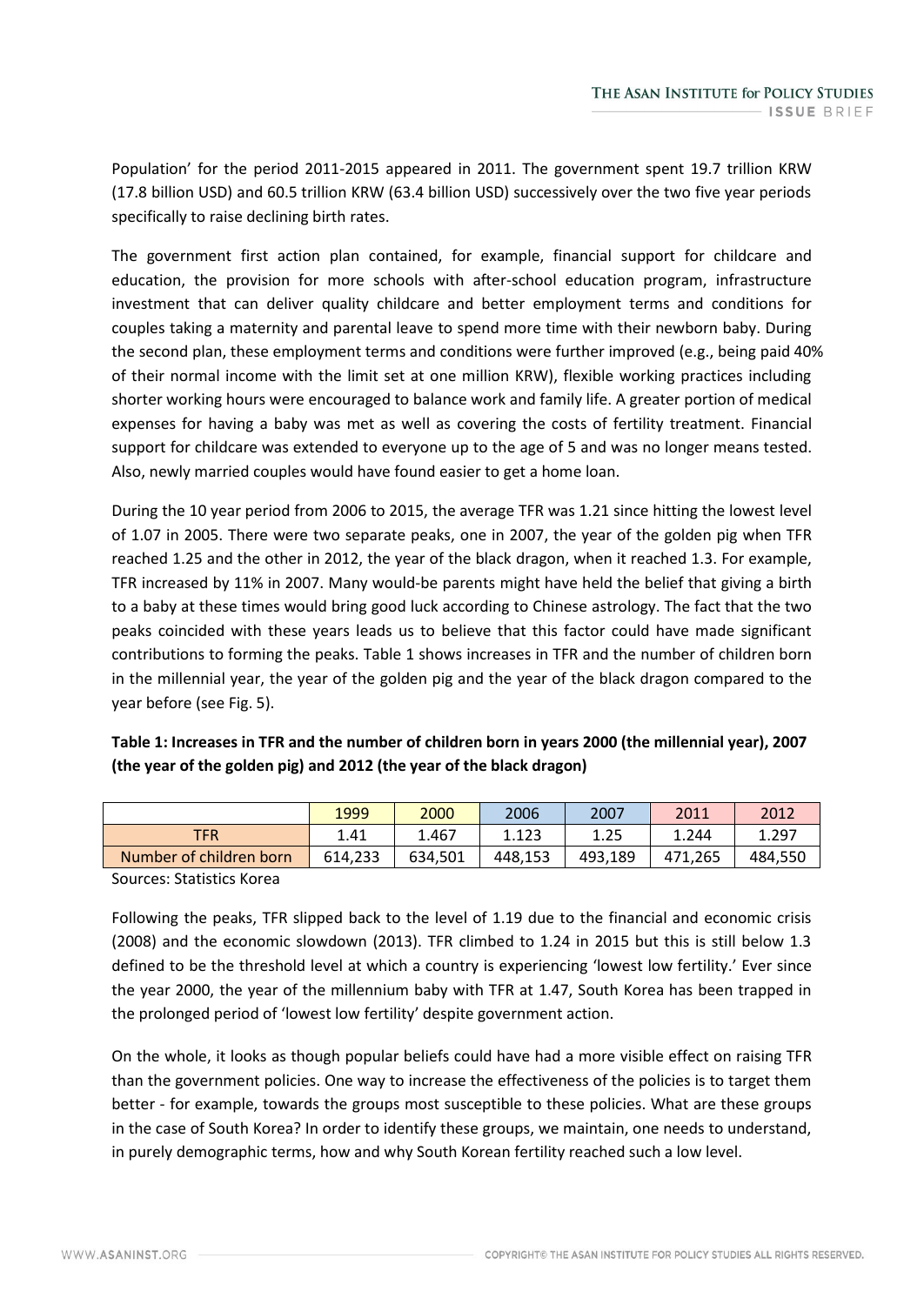# **Why and how South Korean fertility crashed: the demographic explanation**

Total fertility rate is an overall indicator of fertility in a given period of time. However, it is a summary measure reflecting levels of fertility across all age groups. An in depth understanding of fertility dynamics requires examination of fertility trajectories of each age group contributing to TFR. When this is done it becomes clear that dramatic decline in South Korean fertility is, in fact, a responsibility of the youngest age groups in population, as shown in Fig. 2. Since 1981 to 2015 fertility of age groups 15-19 years, 20-24 years, and 25-29 years declined dramatically, with some signs of levelling off in sight but certainly no signs of reversal.





Sources: Korean Statistical Information Service.

The older age groups exhibited a completely different fertility behavior. For all women aged 30-44 years fertility rose significantly starting in the mid-1980s, and, at the time of writing, no signs of levelling off were observed (see Fig. 3).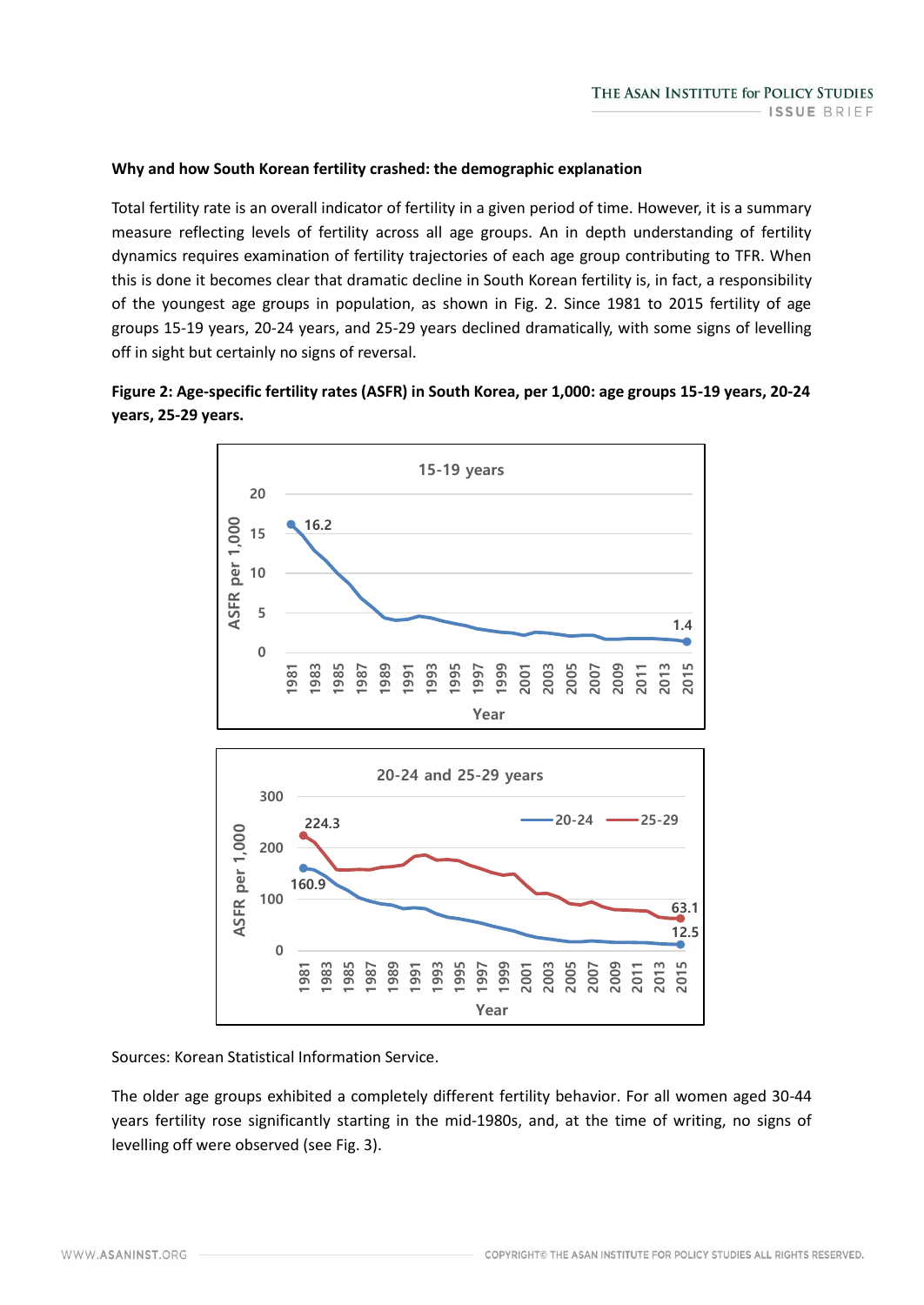

**Figure 3: Age-specific fertility rates (ASFR) in South Korea, per 1,000: age groups 30-34 years, 35-39 years, 40-44 years, and 45-49 years**

Sources: Korean Statistical Information Service.

The picture resembles closely the characteristics of fertility trajectories in the European countries with low fertility. There too the fertility among the young women declined. That, however, signaled the postponement of childbearing to older ages rather than the decision to have less children or no children whatsoever. After all, in many European countries the completed cohort fertility, i.e. the final number of children to women at the very end of their childbearing, did not change significantly between women born in 1955 and those born in 1965<sup>5</sup>. We will return to this issue later in the report. Concomitantly, the peak years of fertility (highest age-specific fertility) shifted from the 20s to the 30s of women's lifespan. In the course of the first decade of the 21<sup>st</sup> century total fertility rate

Year

<sup>5</sup> Hoorens, S., Clift, J., Staetsky. L., Janta, B., Diepeveen, S., Morgan Jones, M., and Grant. J. 2011. Low fertility in Europe. Is there still reason to worry? RAND Corporation MG-1080, p.9.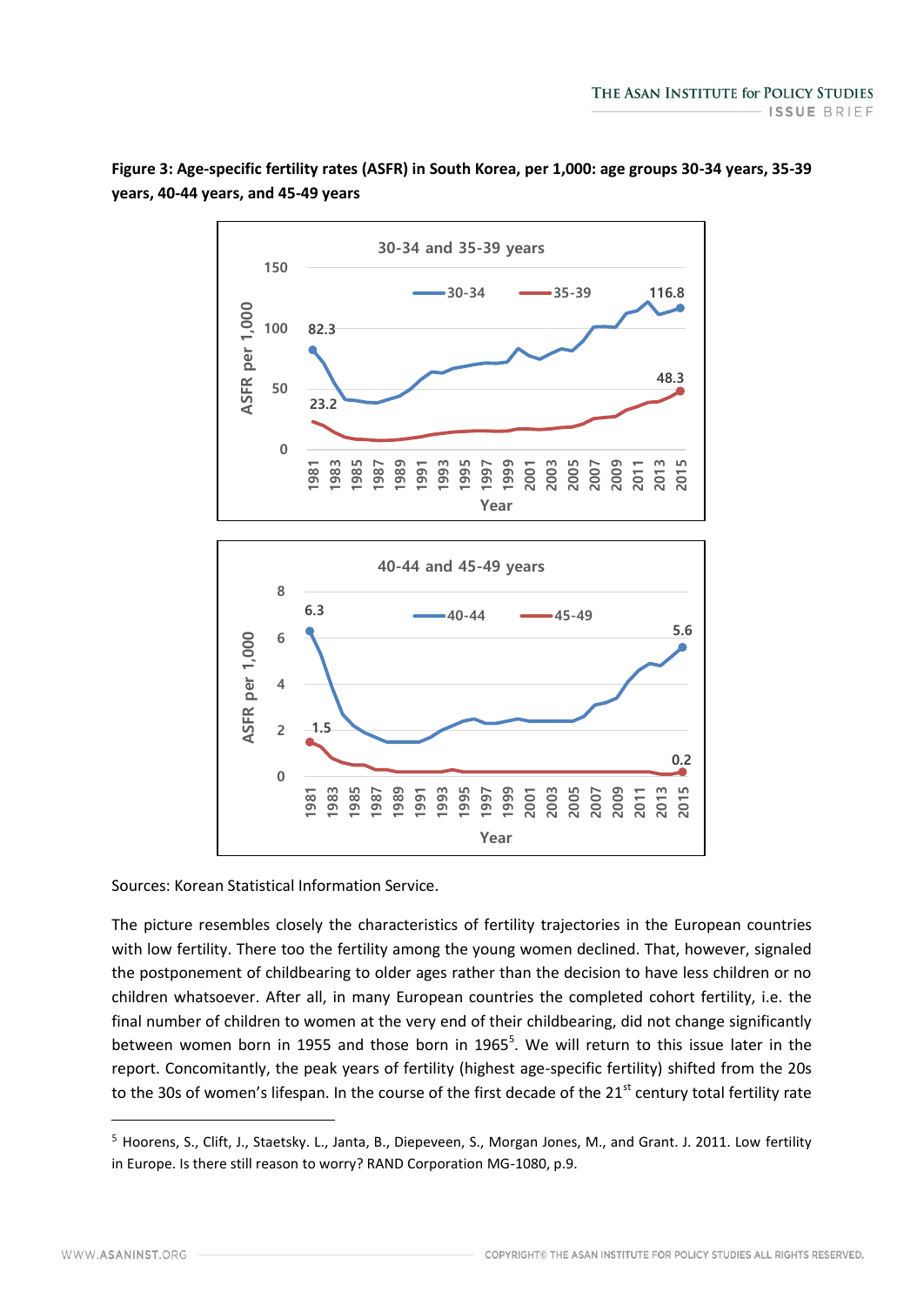in many European countries grew reflecting the high and increasing fertility of women in their 30s. Let us remember that different age groups 'compete' for expression in TFR and, whilst the increase in fertility of women in their 30s in Europe had been taking place, the increase in TFR lagged behind as a result of continuing decline in fertility of women in their 20s. In the next sections we show that South Korean fertility is likely to follow its European counterparts' path and its total fertility can be expected to recover eventually in the future.

# **The projection: TFR recovery in the second decade of the 21st century**

We maintain that the processes that would, eventually, result in recovery at the level of the TFR have been going on for a while and observing their impact on TFR is only a matter of time. Fertility of women in their 30s was on the rise since the early 1990s, only it has not made its impact on the TFR as yet. The situation will change soon. South Korean fertility is on its way to recovery as shown in Fig. 4.

To obtain the insight into the timing and the pace of TFR recovery a projection of age-specific fertility rate for the next decade has been produced. The projection relies on simple extrapolation of the observed trends for ages 25-44 years. It is assumed that fertility for ages 15-24 years will stabilize around the values most recently. For the 45-49 age group, the stability at current values is also assumed.

Those in the 35-39 year age group are expected to have the steepest increase in fertility followed by those in the 30-34 year age group. These age groups will determine the TFR trajectory in the course of the next decade.



# **Figure 4: Age-specific fertility rates in South Korea (per 1,000): the actual and the projected**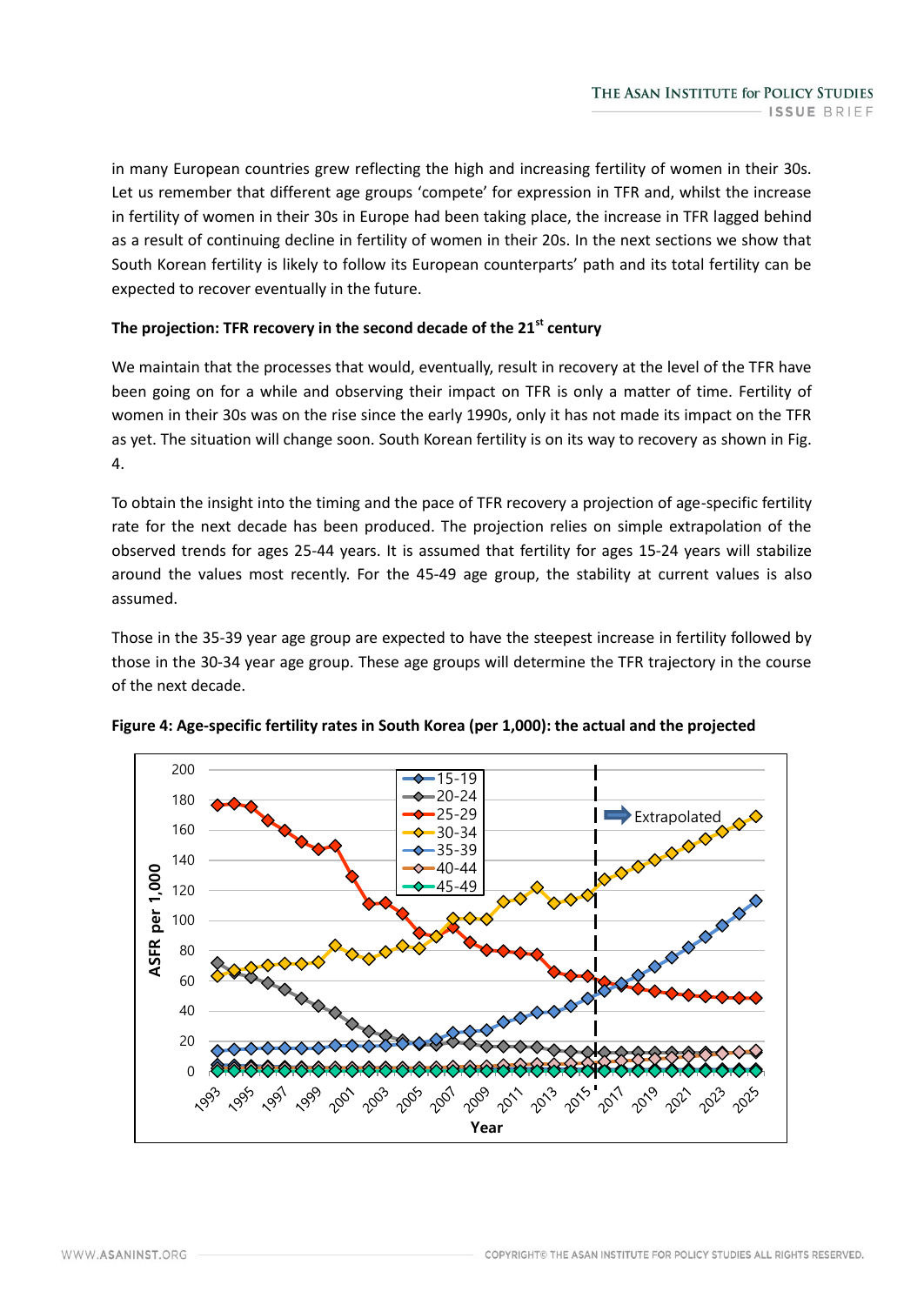Sources: Korean Statistical Information Service. It is noted that polynomial extrapolation based on data from 1993 to 2015 were carried out to predict the future ASFRs for the age groups between 25 and 44 years with fitted curves all having  $R^2 > 0.9$ , but other age groups were fixed at 2015 ASFRs.<sup>6</sup>

Fig. 5 shows an upward trend in TFR over the 10 year period from 2006 to 2015, during which the South Korean government was desperately trying to raise the number of children being born. Using extrapolation of the trend in age-specific fertility rates, it is determined that South Korea is at the tail end of the 'lowest low fertility' phase and, by 2024, it is expected to surpass the levels seen in 1993. That would make South Korea's TFR resemble the levels seen today in Canada, Finland and the Netherlands. Whether or not a projected increase in fertility will be translated into a greater number of births is a different matter to be addressed in the following sections of this paper.



**Figure 5: TFR in South Korea (per Woman): the actual and the projected**

Sources: Korean Statistical Information Service.

# **The meaning of the crash and the recovery in South Korean fertility**

We have shown above that the dramatic decline in TFR in South Korea was driven by fertility decline among women in their 20s, whilst the currently observed stabilization and the projected increase will be led by the increasing fertility of women in their 30s. It is important to obtain clarity as to what

 $6\,$  We hypothesize that increasing fertility will eventually stabilize around TFR of 2.0, in accordance with the expectation based on the demographic transition theory. It remains to be seen if TFR will indeed follow the steep slope of the projected curve. What is important here is that ASFRs in the 30-39 age group are likely to increase in the coming years. On a related issue, there are many factors that determine fertility rates. These include, for example, the level of education, the availability of birth control and the cost of raising and educating children and many others.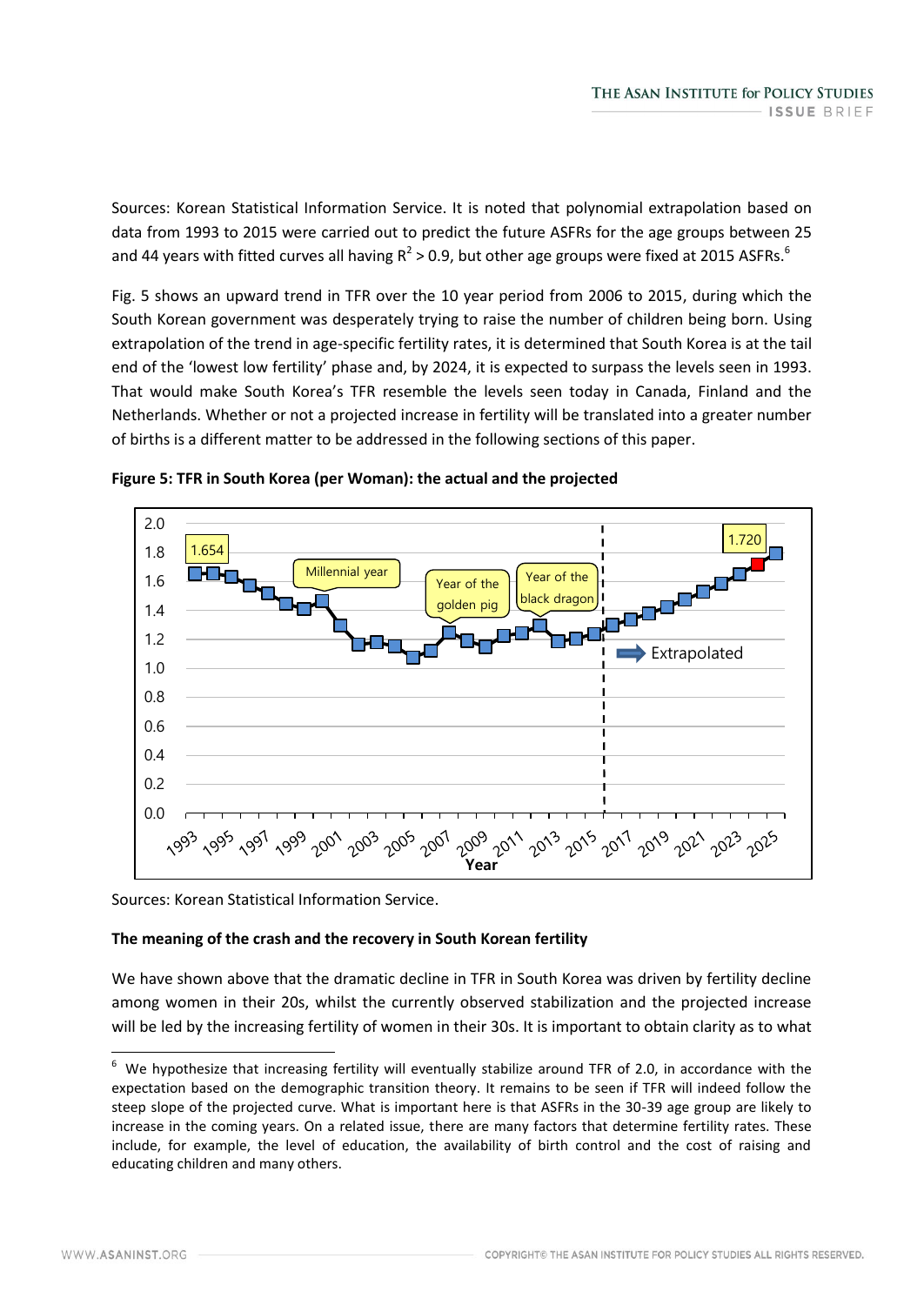these developments represent and, in particular, the social forces behind them. The successive governments of South Korea have set, to date, three plans<sup>7</sup> focused on increasing fertility. However, the most important question to ask in relation to any government programme aimed at changing fertility is just how well it is targeted and how well it understands the causal mechanisms behind fertility that it purports to change.

The general sense of gloom in front of low and falling fertility in South Korea stems, more often than not, from examination of TFR, a summary measure of fertility, and perhaps drawing out implications a little too far into the future. There has even been a newspaper article saying South Korea as nation will disappear some time in future due to shrinking population. A dramatic fall in TFR in the West and in South Korea indicates, first of all, *postponement* of fertility: ages 15-19, 20-24 and 25-29 are no longer ages when many people choose to have children. This part of the lifespan is taken by other activities which are conceived as incompatible with starting a family: acquiring education, joining the labour force, exploring the world, and building of a career. These life choices are part of the 'bigger parcel' of a modern, diverse and dynamic economy, they do not stand on their own. There are other demographic indicators of postponement of childbearing, but also of marriage, to later stages in life. Mean age at marriage in South Korea increased for females from 25 years in 1990s to 30 years in 2015 as shown in Fig.6.



# **Figure 6: Mean Age at First Marriage**

Sources: Korean Statistical Information Service.

 $<sup>7</sup>$  The previous plans laid down the groundwork to take on the problem of low birth rates and succeeded in</sup> stopping the further decline of TFR. But these plans were limited in scope and too focused on helping parents in monetary terms. In the latest government's third plan, the government is taking on more difficult challenges of transforming people's pervading social attitudes and perceptions which have exacerbated the problem of low birth rates. For example, many unmarried single mothers experience prejudice and discrimination and the abortion rate in this group is very high. How effectively the government can transform people's attitudes towards them and thus take a step closer to achieving its policy goal remains to be seen.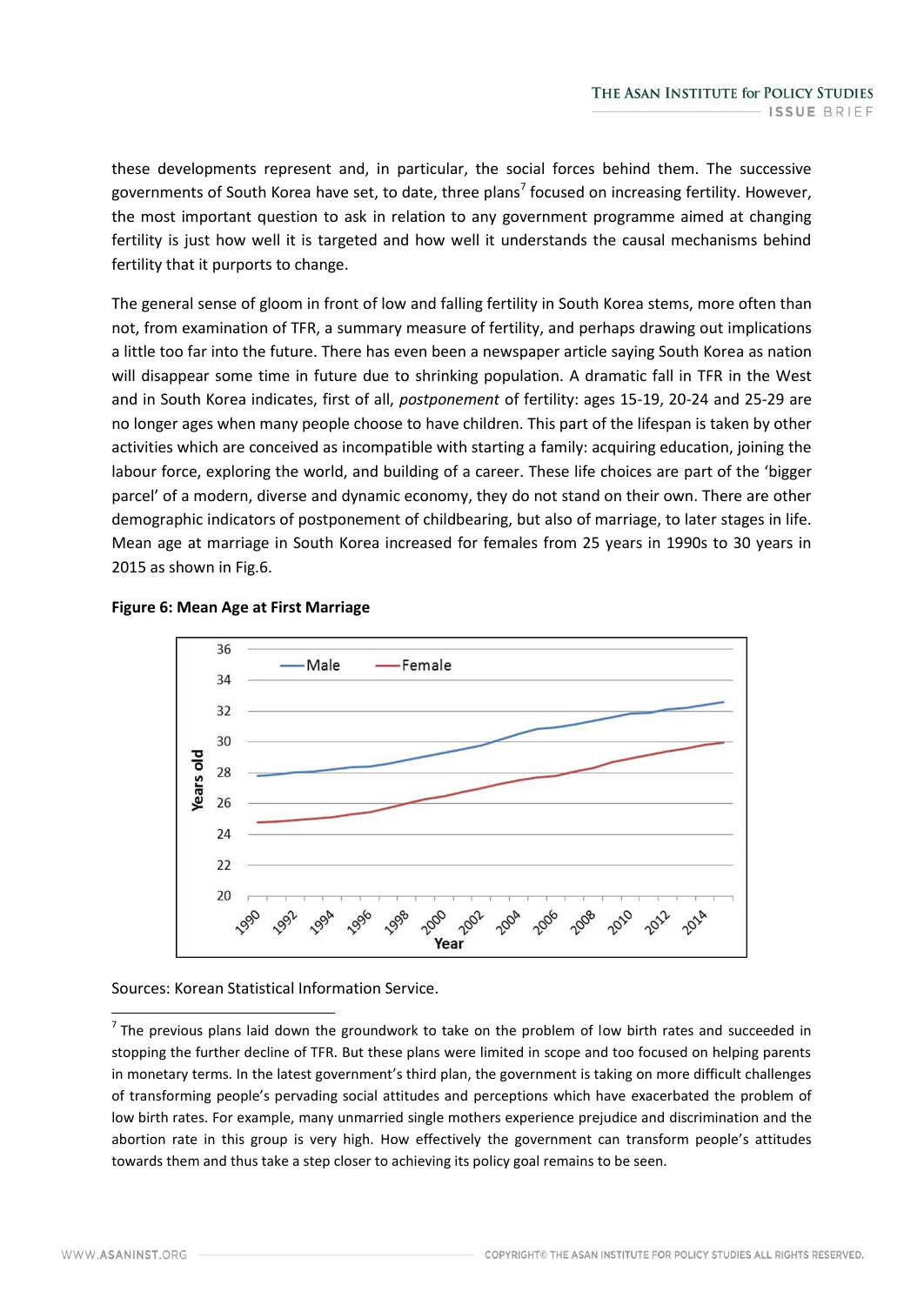It is noted that this increasing trend over the years has persisted during economically good times as well as bad times.<sup>8</sup> New social and economic realities-responsible for both postponement of marriage and childbearing -cannot be 'switched off', and, indeed, it is difficult to see how this can be a reasonable goal for the government or the society as a whole. Rising of fertility maybe a desirable goal but it cannot be achieved through regressive movement in other areas of life.

## *What should be done, then?*

The first step is a realization that people still desire children. How can one be confident that this is the case? Consider the extent of 'catching up' with fertility, i.e. the degree to which women of earlier generations resemble the women of younger generation when it comes to the final number of children they have at the very end of their childbearing lives (i.e. around age 49 years). The index describing this final number of children is called completed cohort fertility. On the basis of the available data we estimated completed cohort fertility of South Korean women born in the 1960s and the early 1970s. In Table 2 South Korea is set in comparison to selected European countries.

The final number of children that an average woman of a given generation would have declined only slightly between women born in the late 1960s and those born in the early 1970s. Completed cohort fertility of women in the latter group (1.68 children per woman) was 10.2% lower than fertility of women in the former group (1.87 children per woman). So, 89.8% of fertility of the earlier cohort was recovered in the later cohort. This is somewhat less than, for example, in Austria, Belgium, Germany, Sweden and the UK but more than in Spain.

| Country            | Women born in the<br>early 1960s | Women born in the<br>late 1960s | Women born in the<br>early 1970s | Change between<br>$(2)$ and $(3)$ |
|--------------------|----------------------------------|---------------------------------|----------------------------------|-----------------------------------|
|                    | (1)                              | (2)                             | (3)                              |                                   |
| South Korea        | 1.95                             | 1.87                            | 1.68                             | $-0.2$                            |
| Austria            |                                  | 1.67                            | 1.57                             | $-0.1$                            |
| <b>Belgium</b>     |                                  | 1.81                            | 1.76                             | $-0.05$                           |
| Germany            |                                  | 1.57                            | 1.47                             | $-0.1$                            |
| Italy              |                                  | 1.69                            | 1.59                             | $-0.1$                            |
| <b>Netherlands</b> |                                  | 1.87                            | 1.80                             | $-0.07$                           |
| Spain              |                                  | 1.75                            | 1.46                             | $-0.3$                            |
| Sweden             |                                  | 1.90                            | 1.90                             | 0                                 |
| <b>UK</b>          |                                  | 1.97                            | 1.86                             | $-0.1$                            |

**Table 2: Completed cohort fertility in South Korea and selected European comparators**

Sources: South Korea: Korean Statistical Information Service. All comparators: Hoorens, S., Clift, J., Staetsky. L., Janta, B., Diepeveen, S., Morgan Jones, M., and Grant. J. 2011. Low fertility in Europe. Is there still reason to worry? RAND Corporation MG-1080, p.9.

Note: The calculation assumes that exposure to possibility of having children starts conventionally at 15 years and comes to an end at 49 years.

<sup>-</sup> $^8$  This lends little support to the idea that economically good times (e.g., early 1990's and 2000's) would reduce the mean age at first marriage and this, in turn, would increase the ASFRs in the 20-24 and 25-29 year age groups.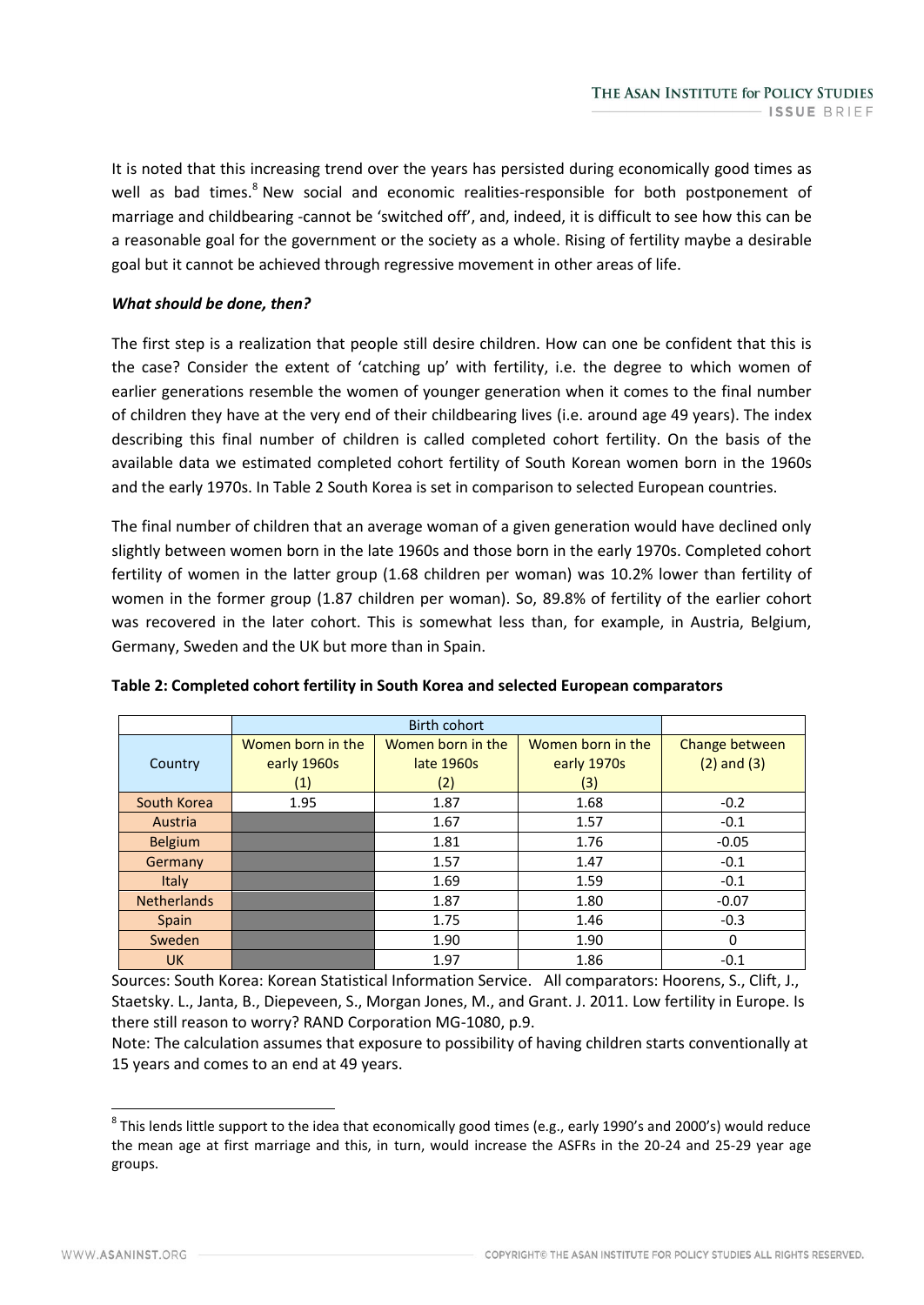Thus, the younger cohort does not catch up completely with the older cohort. However, the levels of fertility of two cohorts of women are rather close, and both are significantly higher than currently observed period TFR levels (around 1.24 children per woman). 'Catching up' is taking place, and, although it is partial, those women in the middle of their reproductive 'careers' today are not expected to end up with completed cohort fertility as low as 1.24.

So, 'catching up' is happening and people still want to have children. Only they would have them when it is more convenient under the contemporary conditions. That means: in their 30s and even early 40s. Judging by the experience of other countries around the globe, this development is inevitable. A well-targeted government programme will take into account the change in timing of fertility, and will be designed in such a way as to help people to carry out their original plans (late fertility) more comfortably.

Women and men in their 30s, mothers with careers constitute the natural target groups for government intervention in South Korea. Attitudes and priorities of these groups are well known. When asked about the most urgent issue to address in order to solve the problem of low births, both men and women chose resolving work-family conflict as a first priority followed by more generous financial support from the government (see Fig. 7).



#### **Figure 7: The most urgent issues to address in order to resolve the problem of low births**

Source: Asan Fertility Survey, Oct 2015.

When asked about why women at work avoid having children, women aged 20-30 years list, in descending order, fear of losing their jobs, the lack of childcare facilities and guidelines on taking parental or maternity leave (see Fig. 8).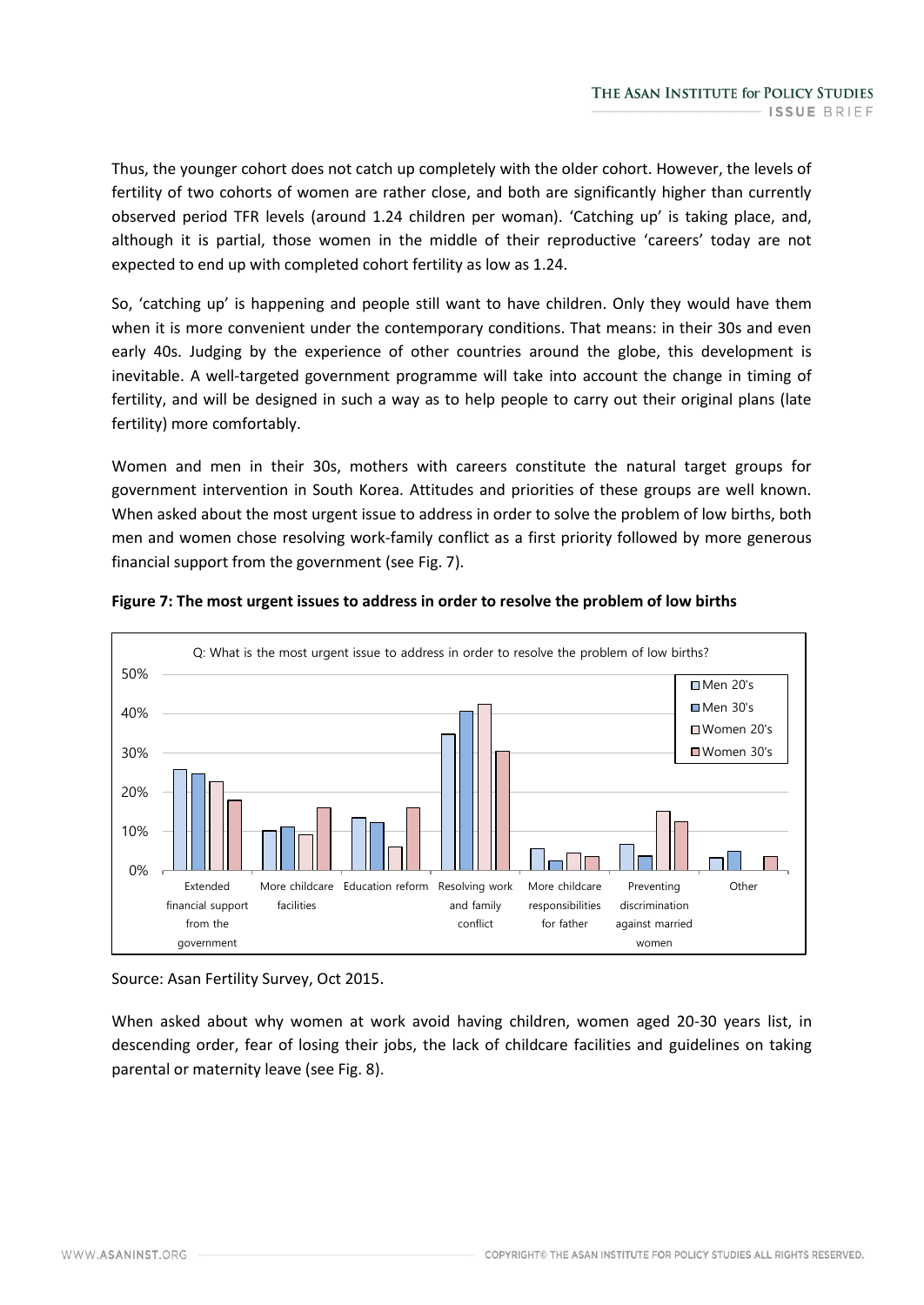

# **Figure 8: Perceived reasons of avoiding childbearing**

Source: Asan Fertility Survey, Oct 2015*.*

Thus, ensuring continuity of employment of the new parents, as well as flexibility of working arrangements for mothers and their spouses and quality and affordability of childcare are the natural directions to pursue. Declaring support of higher fertility in general terms, as governments tend to do, and even lending it some sort of general-purpose budget cannot be expected to help much. To give these policies a realistic chance of success the policy makers need to:

- correctly identify causes of low fertility, in this case: postponement of births in line with the new lifestyle;
- identify the groups that are amenable to intervention because they are already on the path to building a family: women and men in their 30s and 40s;
- focus on the areas deemed most relevant by these groups.

# **The number of births and the future of population growth in South Korea**

The discussion now turns to a different, and often forgotten, topic of the consequences of the increase in fertility. Is the number of births in South Korea expected to rise as a result of the projected increase in fertility? The answer is not as simple as it seems. Intuitively, it appears that an increase in fertility must mean 'more births' and more positive population balance. However, there is another demographic regularity at play in determining the number of births, in addition to fertility as such, and that is the number of women of childbearing ages in population. South Korea has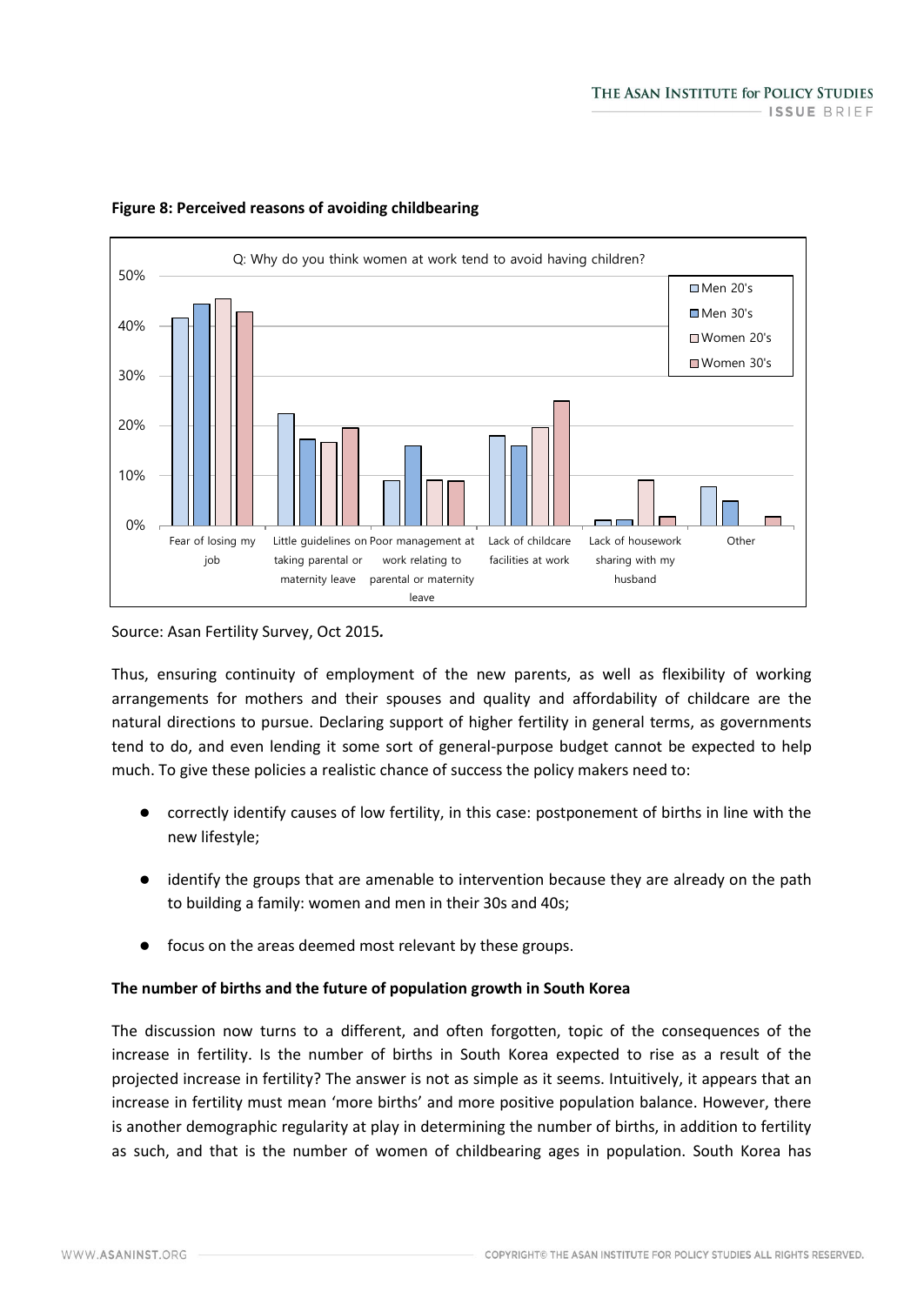experienced falling fertility for a while now and young groups in its population are numerically smaller than the older groups.

Observe the South Korean population pyramid in Figure 9. The base of the pyramid is narrower compared to the middle, which means that the number of parents of the future (and especially, mothers of the future) is projected to be smaller than the number of today's parents. Consider the following specific example. An age group with the highest fertility in South Korea in 2015 is 30-34 years. In 2015 this age group had 1,836,890 women. However, 5 years later, in 2020, the number of women in this group will be around 1,551,043 (these are women aged 25-29 years in 2015, who will, naturally, form the age group 30-34 years in 2020). When the youngest children will reach age 30-34, around year 2045, there will be just 1,111,014 women in 30-34 years age group. In this example, no allowances have been made for mortality (not very high in South Korea) or migration, but even without these factors the main lesson is clear: contraction of potential mothers is on the cards in South Korea and this may suppress the number of births and population growth even if the number of children per woman increases.<sup>9</sup> The described phenomenon is known as 'population momentum'.



## **Figure 9: South Korean population pyramid, 2015**

Sources: Korean Statistical Information Service.

<sup>&</sup>lt;sup>9</sup> Back in the 1970s and 1980s, South Korea put in place policy to lower the number of births. This policy was discontinued in 1996.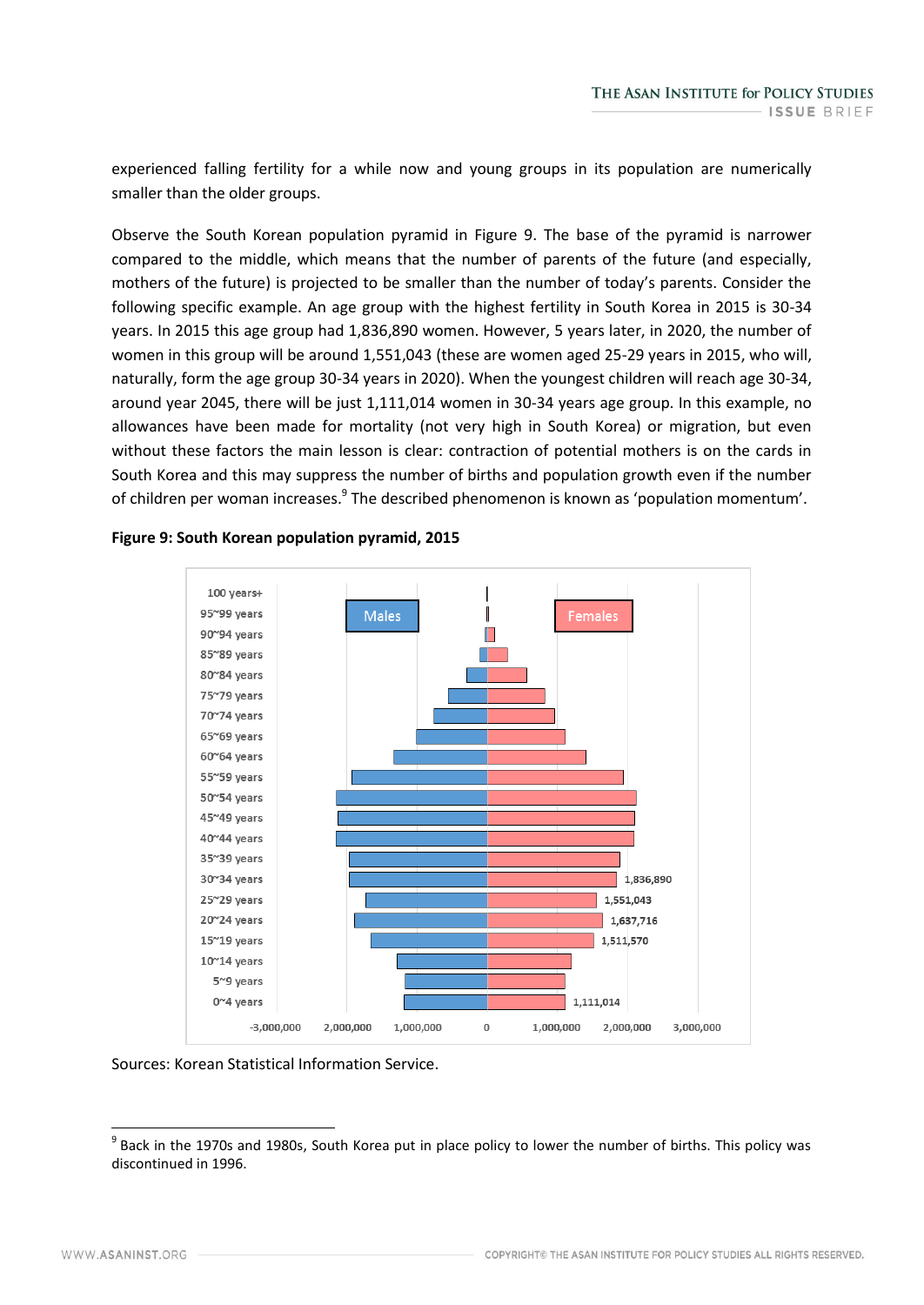The dependence of the number of births on the population structure is often thought of as a 'trap'. This very feature may counterbalance the gains from the increase in fertility. The policy makers are well advised to take into account the existence of population momentum and adjust their expectations, metaphorically speaking, as to the impact of any policies aimed and increasing fertility. The policies may prove successful and/or fertility may increase for reasons independent of specific policies, but the increase in the number of births is not an arithmetical necessity following from the increase in fertility. To further illustrate this point we present an estimated number of women of childbearing age in years 2005-2025. All figures for years 2015-2025 have been estimated by the Korean statistical authority and allow for mortality and migration. The population of potential mothers in South Korea is declining and in 2025 it is projected to be 19.8% lower than in 2005. There was a nearly 5.6% decline in years 2005-2015.



**Figure 10: Estimated number of women aged 15-49 years in South Korea, 2005-2025**

Sources: Population projections produced by Korean Statistical Information Service.

Consider the interaction of decline in population of women with increasing fertility. In 2005 there were 13,355,636 estimated women of childbearing age in South Korea. Total fertility rate in 2005 was record low in South Korean history at 1.076 children per woman. In that year estimated 420,812 births took place. A decade later, in 2015, TFR was 15% higher than in 2005: 1.24 children per woman. Yet, the number of births was almost the same: 438,147, about 4% higher than in 2005. This is because the number of women giving birth declined in the meantime and the increase in TFR is not sufficient to counter-balance the effect of that decline. If 2015 fertility levels were applied to the number of women in 2005, the expected number of births in 2015 would be 498,658, an 18.5% increase!

In previous sections we projected fertility forward and have shown that, should the recently observed trends continue, increase in South Korean fertility is very likely. In this section we indicated